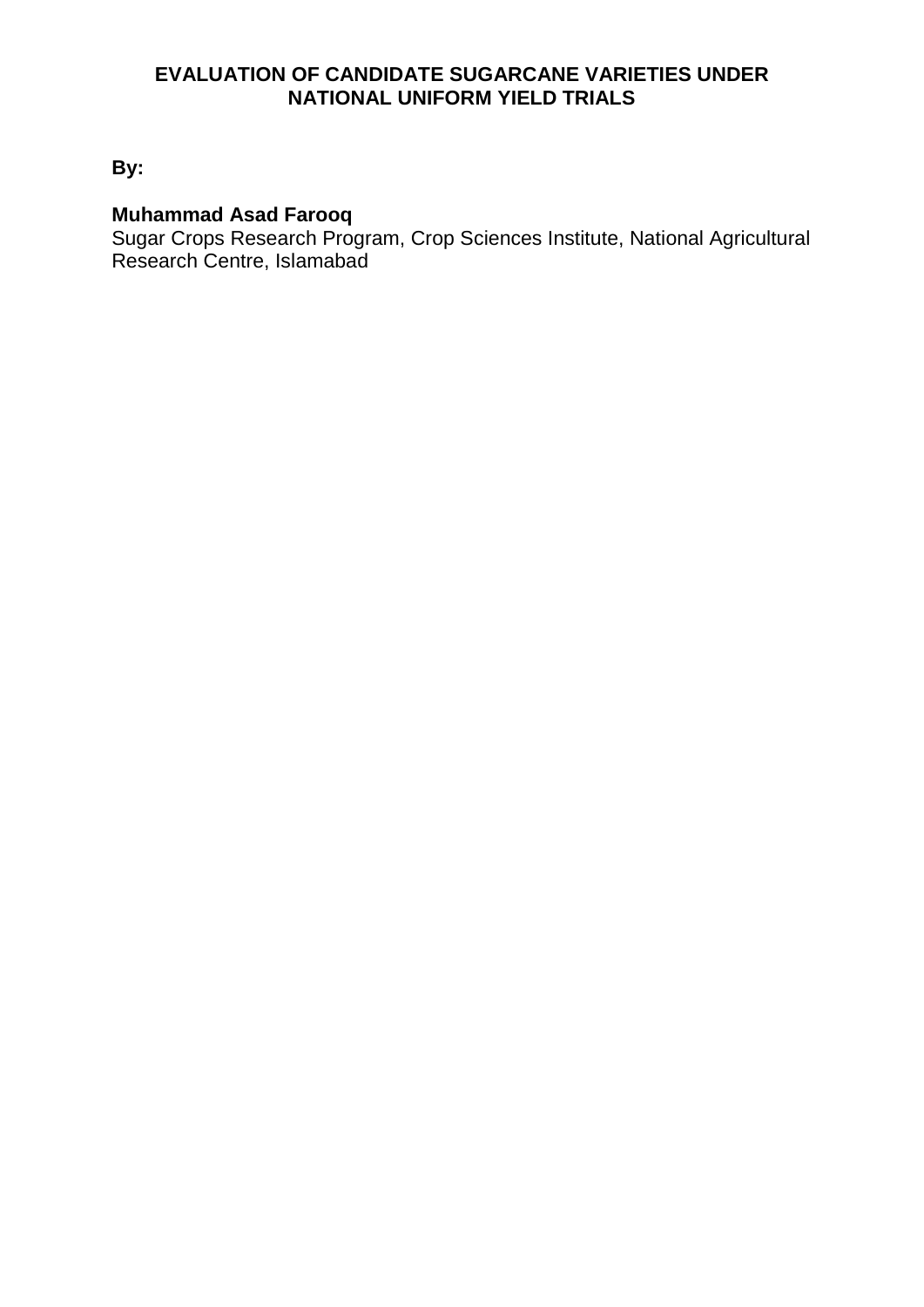# **Work Plan and Methodology**

| <b>Site</b>                |     | <b>NARC</b> field                          |
|----------------------------|-----|--------------------------------------------|
| No of varieties            |     | 08+1 (Standard check)                      |
| Row spacing                |     | 120 cm                                     |
| No of rows/plot            | $=$ | 4                                          |
| Row length                 | $=$ | 8 m                                        |
| <b>Experimental design</b> |     | <b>RCBD</b>                                |
| No of Reps                 |     | 3                                          |
| Seed rate                  | $=$ | 40,000 TBS $ha^{-1}$                       |
| Fertilizer                 |     | N:P:K @ 250:140:150 (Kg ha <sup>-1</sup> ) |



# **RESULTS**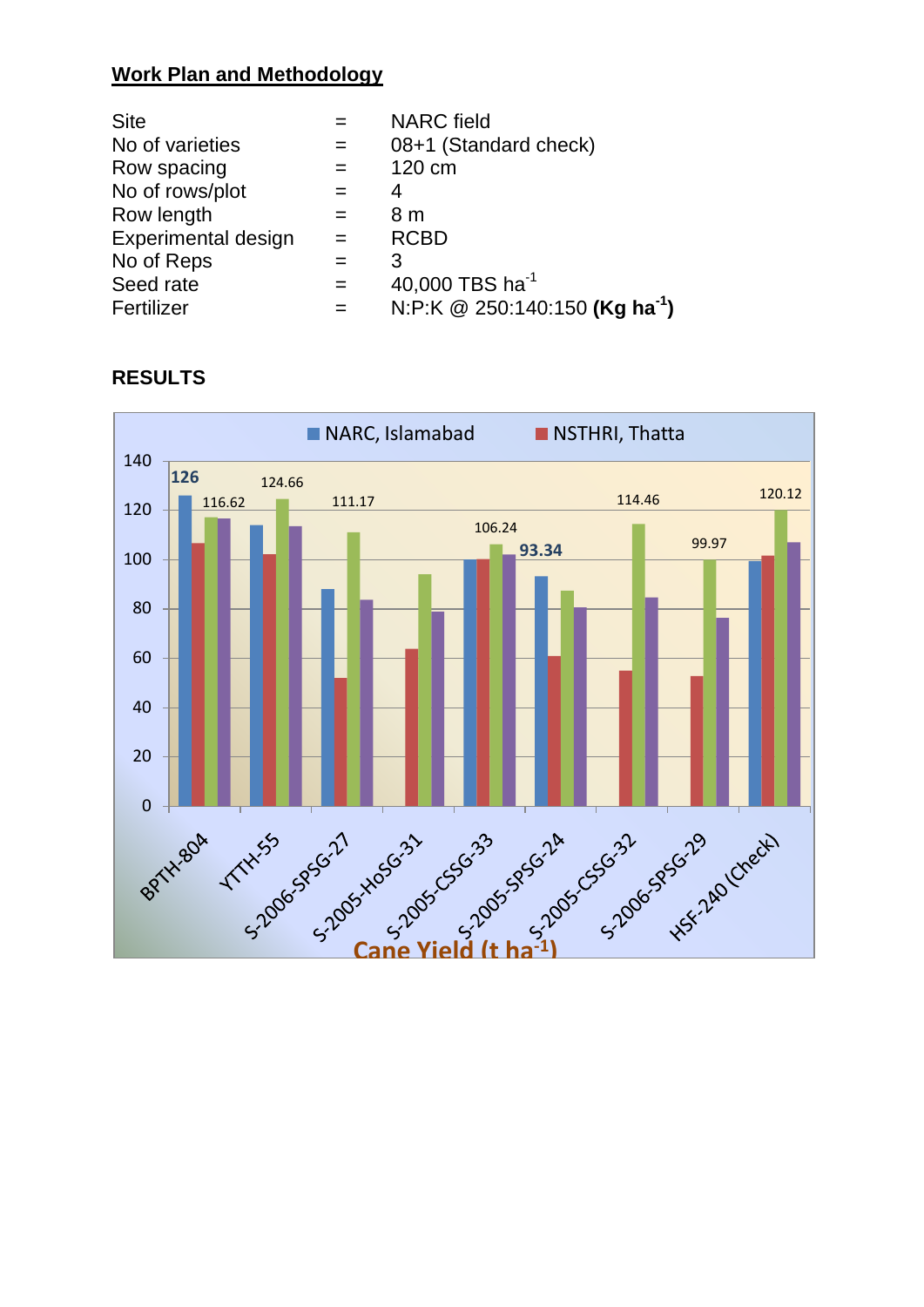